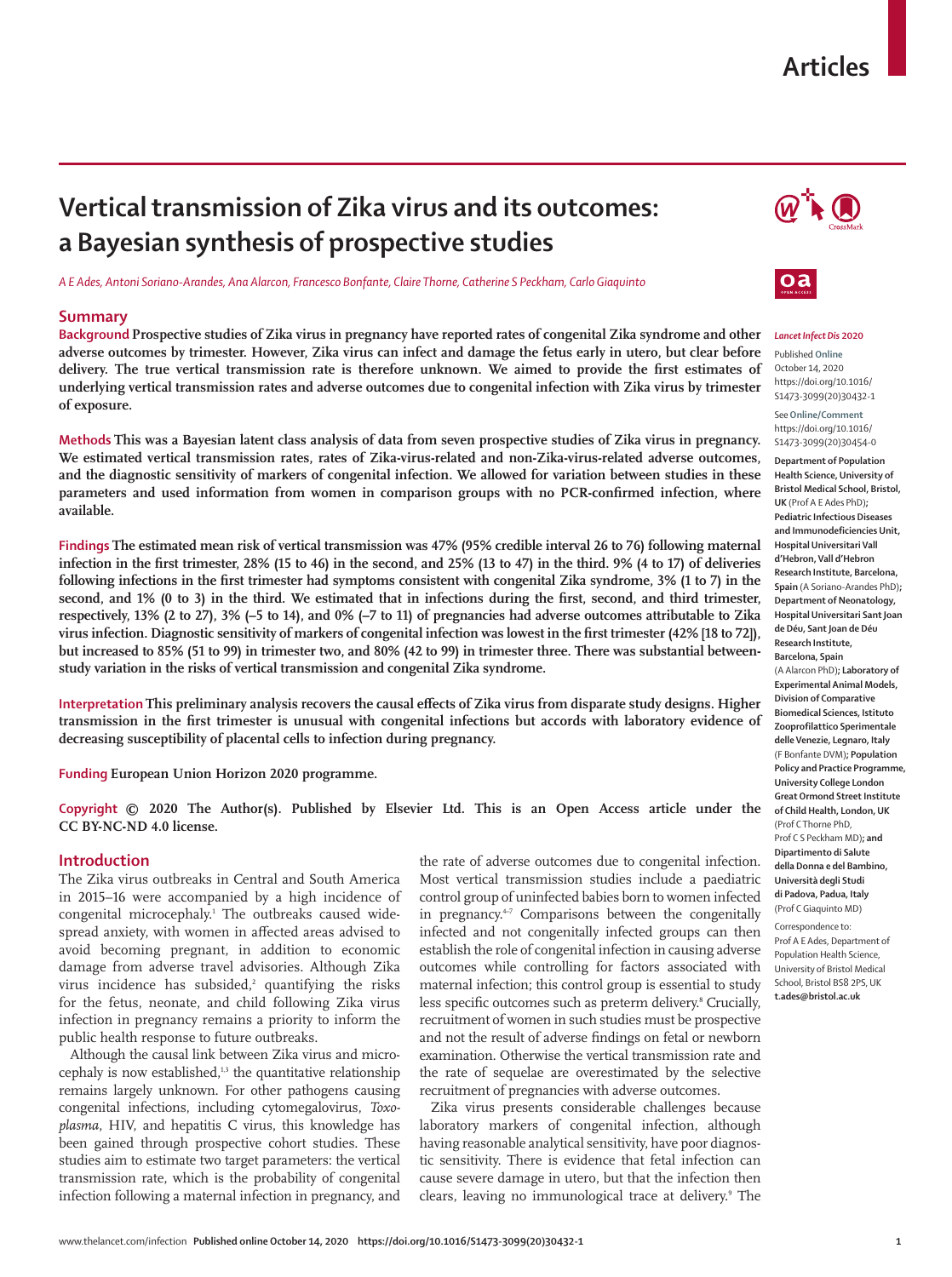#### **Research in context**

### **Evidence before this study**

Although the causal link between Zika virus in pregnancy and microcephaly has been established, the quantitative risks to the fetus and neonate can only be established by prospective follow-up of women with Zika virus infection in pregnancy. We identified seven studies published before May 31, 2019, for inclusion in our analysis using previously published criteria and forward citation searches. These studies had varied designs, recruiting women in different ways, some including a comparison group of PCR-negative women, others not; some have reported on markers of congenital infection, some on adverse outcomes, and others on both.

Reported vertical transmission rates following PCR-confirmed Zika virus infection in pregnancy range from 9% to 35%, but the standard laboratory markers of congenital infection, IgM and PCR, have low diagnostic sensitivity: it seems that the virus can infect the fetus, sometimes causing profound damage, but clear before delivery. As a result, the true vertical transmission rate in utero is unknown.

Adverse clinical outcomes have been observed in 7–45% of births to women with Zika virus infection in pregnancy. It is not clear how much of this variation is due to differences in diagnostic protocols or in criteria for adverse outcomes, or differences in vertical transmission rates between populations. In the absence of accurate diagnostics for maternal and congenital infection, conventional methods cannot estimate the causal effects of Zika virus in pregnancy.

### **Added value of this study**

To our knowledge, this is the first reported synthesis of prospective studies of Zika virus in pregnancy, based on data

true vertical transmission rate is therefore unobserved, and the rate of adverse outcomes following congenital infection cannot be estimated. In the absence of accurate diagnostic tests for congenital infection, inferences about the causal role of Zika virus in adverse pregnancy outcomes therefore require a second maternal control group of infants born to women who have not had a Zika virus infection during pregnancy.<sup>10</sup>

However, Zika virus poses further difficulties: although PCR testing in pregnancy is a highly specific indicator of infection, even the most intensive PCR testing protocol is likely to miss Zika virus infections because of the short duration of the PCR response, perhaps as short as 7 days.11 Seroconversion, IgG3, or IgM testing can identify infection in pregnancy, but lack specificity because of cross-reaction with other flaviviruses, and may only reflect an infection that cleared before pregnancy.<sup>12</sup> Therefore, control groups consisting of women with a negative PCR test result for Zika virus, with or without serological evidence of infection, will comprise infected and uninfected women in a proportion determined by the diagnostic schedule, the sensitivity and specificity of

from 1602 mother–child pairs. This Bayesian latent class analysis synthesises data from seven published studies with different designs, outcome definitions, and comparison groups, accounting for differences in diagnostic tests and protocols. Although highly preliminary, the findings are of scientific interest: average vertical transmission rates were estimated to be 47% in the first trimester, 28% in the second, and 25% in the third. The probability of outcomes consistent with congenital Zika syndrome was 9%, 3%, and 1% following maternal infection in the first, second, and third trimester, respectively. Diagnostic sensitivity of markers of congenital infection is lowest in the first trimester (42%), increasing to about 85% in the second trimester and 80% in the third. To our knowledge, this study is the first to estimate vertical transmission rates and rates of adverse outcomes attributable to Zika virus infection, and to show how the key parameters of vertical transmission of Zika virus can be estimated.

## **Implications of all the available evidence**

Latent class analysis can provide estimates of the vertical transmission rate and the risk of adverse outcomes following congenital infection, allowing for differences in study design and reporting. The finding of higher transmission rates in the first trimester is unusual with congenital infections, but it accords with laboratory studies showing that the susceptibility of specific placental cells to Zika virus decreases over the course of pregnancy.

the diagnostic tests, and the relative incidence of Zika virus and other flaviviruses.

This paper presents a Bayesian latent class analysis of the seven prospective studies available so far. Latent class analysis is often used when observations fall into unobserved (latent) categories in unknown proportions, for example when estimating the accuracy of diagnostic tests with no gold standard.13 Our results, although preliminary and based on imperfect data, are of scientific interest in their own right, and, to our knowledge, provide the first estimates of underlying vertical transmission rates and adverse outcomes due to congenital infection, by trimester of exposure.

## **Methods**

## **Study identification and data extraction**

We included prospective studies of women with Zika virus infection in pregnancy reporting adverse pregnancy and birth outcomes, markers of congenital infection, or both, based on a previous analysis and review of alternative designs for prospective studies of Zika virus in pregnancy.10 All the seven studies known to the authors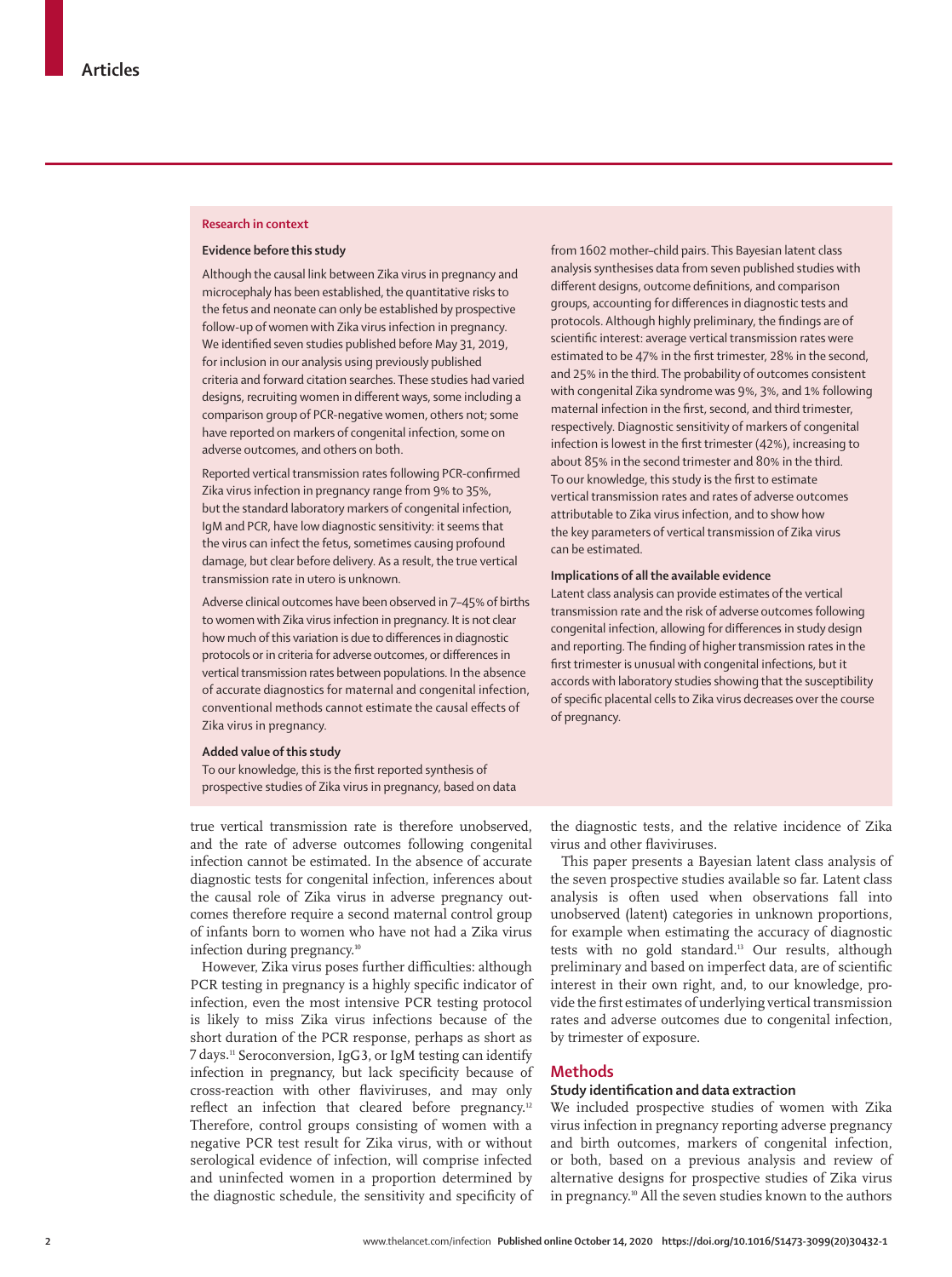as of May 31, 2019, were included in the analysis. To be as complete as possible, we considered studies in a published meta-analysis $14$  and did forward citation searches based on the seven studies and those in the meta-analysis. This process identified three further studies, all of which were excluded (appendix p 2). Among the seven studies, there were five prospective studies<sup>15-19</sup> and two retrospectively reconstructed cohort studies based on registers.<sup>20,21</sup>

Table 1 shows the data in the form in which they were analysed from each study. Some studies provided data for both clinical outcomes and laboratory markers,16,18,19 some for clinical outcomes alone,<sup>15,17,21</sup> and one for laboratory markers alone.<sup>20</sup> Two studies<sup>20,21</sup> did not provide breakdowns by trimester of maternal infection, but external information on the trimester distribution was available and used in the analysis (see appendix p 4).

All included studies reported fetal and neonatal outcomes in women with confirmed (PCR-positive) infection in pregnancy. Four of these studies $15,19-21$  also included a group of women who tested PCR-negative for Zika virus; each of these groups comprised an unknown mixture of infected and uninfected women. In three of these four comparison groups, women had serological markers suggestive of possible infection in pregnancy, based on IgM testing<sup>20,21</sup> or IgG with non-negative plaque reduction neutralisation testing (PRNT).<sup>19</sup>

Clinical outcomes were categorised as symptoms consistent with congenital Zika syndrome, other potentially Zika-virus-related outcomes (OPZROs), and no symptoms. Regarding congenital Zika syndrome, a paediatric infectious disease consultant (AS-A) and a neonatologist (AA) applied Hoen's criteria<sup>17</sup> based on earlier work<sup>23</sup> to fetal losses, stillbirths, and livebirth outcomes alike, regardless of the trimester of maternal infection. For studies not reporting congenital Zika syndrome, our classification was based on published supplementary material.15,16,18 Misclassification might have occurred, and is examined in sensitivity analyses. OPZROs comprised all adverse outcomes reported in the source papers, other than those classified as congenital Zika syndrome. These adverse outcomes included other neurological, auditory, and ophthalmological outcomes, but source papers used different criteria for adverse outcomes, which were not detailed in full. Note that OPZROs include both Zikavirus-related and non-Zika-virus-related outcomes. Cases of fetal loss or stillbirth for which the clinical classification was undetermined or unreported were classified as OPZROs, but sensitivity analyses were run in which they were all classified as congenital Zika syndrome or all classified as asymptomatic. Full details of the data sources and data from individual cases, where possible, are shown in the appendix (pp 1, 2).

## **Statistical model**

We assumed that the observed data in the included studies were generated by the process shown

|                                                                                    | PCR-confirmed, by trimester of<br>infection | PCR-negative, by trimester of<br>infection |                      |                        |                      |                      |                      |                        |
|------------------------------------------------------------------------------------|---------------------------------------------|--------------------------------------------|----------------------|------------------------|----------------------|----------------------|----------------------|------------------------|
|                                                                                    | $\mathbf{1}$                                | $\overline{2}$                             | $\overline{3}$       | <b>Not</b><br>reported | $\mathbf{1}$         | $\overline{2}$       | 3                    | <b>Not</b><br>reported |
| Pomar et al (2018) <sup>16</sup>                                                   |                                             |                                            |                      |                        |                      |                      |                      |                        |
| CZS                                                                                |                                             |                                            |                      |                        |                      |                      |                      |                        |
| <b>LMCI</b> present                                                                | $\overline{2}$                              | 3                                          | $\mathbf 0$          |                        |                      |                      |                      |                        |
| LMCI absent                                                                        | $\mathbf 0$                                 | $\mathbf 0$                                | $\mathbf 0$          | ä,                     |                      | $\ddot{\phantom{a}}$ |                      | $\ddot{\phantom{a}}$   |
| <b>OPZRO</b>                                                                       |                                             |                                            |                      |                        |                      |                      |                      |                        |
| <b>LMCI</b> present                                                                | 5                                           | 19                                         | 6                    | $\ddot{\phantom{a}}$   |                      |                      |                      | $\ddot{\phantom{a}}$   |
| LMCI absent                                                                        | 9                                           | 13                                         | 4                    |                        |                      |                      |                      | $\ddot{\phantom{0}}$   |
| No symptoms                                                                        |                                             |                                            |                      |                        |                      |                      |                      |                        |
| <b>LMCI</b> present                                                                | 9                                           | 22                                         | 10                   | .,                     | $\ddot{\phantom{a}}$ | Ω,                   |                      |                        |
| LMCI absent                                                                        | 43                                          | 98                                         | 48                   |                        | ä,                   | ä,                   |                      |                        |
| Total mother-child<br>pairs                                                        | 68                                          | 155                                        | 68                   |                        |                      |                      |                      | $\ddot{\phantom{a}}$   |
| Nogueira et al (2018) <sup>18</sup>                                                |                                             |                                            |                      |                        |                      |                      |                      |                        |
| CZS                                                                                |                                             |                                            |                      |                        |                      |                      |                      |                        |
| <b>LMCI</b> present                                                                | 0                                           | 0                                          | $\mathbf 0$          | $\ddotsc$              |                      |                      |                      |                        |
| LMCI absent                                                                        | 0                                           | 0                                          | $\mathbf 0$          |                        |                      |                      |                      |                        |
| <b>OPZRO</b>                                                                       |                                             |                                            |                      |                        |                      |                      |                      |                        |
| <b>LMCI</b> present                                                                | $\mathbf{1}$                                | $\overline{2}$                             | 5                    | .,                     |                      | Ω,                   |                      | ÷.                     |
| LMCI absent                                                                        | 0                                           | $\overline{2}$                             | $\overline{4}$       | $\ddot{\phantom{a}}$   |                      | $\ddot{\phantom{a}}$ | $\ddotsc$            | $\ddot{\phantom{a}}$   |
| No symptoms                                                                        |                                             |                                            |                      |                        |                      |                      |                      |                        |
| <b>LMCI</b> present                                                                | $\mathbf{1}$                                | 6                                          | 3                    | $\ddotsc$              | $\ddot{\phantom{a}}$ | ı.                   |                      | $\ddot{\phantom{a}}$   |
| LMCI absent                                                                        | $\overline{2}$                              | 16                                         | 12                   | ä,                     | $\ddot{\phantom{a}}$ | ä,                   | $\ddot{\phantom{a}}$ | $\ddot{\phantom{a}}$   |
| Total mother-child<br>pairs                                                        | $\overline{4}$                              | 26                                         | 24                   | .,                     |                      | ä,                   |                      | ÷.                     |
| Spanish cohort (PCR-negative patients reported as having a probable MIP)*          |                                             |                                            |                      |                        |                      |                      |                      |                        |
| CZS                                                                                |                                             |                                            |                      |                        |                      |                      |                      |                        |
| <b>LMCI</b> present                                                                | 0                                           | $\mathbf{1}$                               | $\mathbf 0$          | .,                     | $\mathbf 0$          | $\mathbf{O}$         | $\mathbf 0$          |                        |
| LMCI absent                                                                        | $\overline{2}$                              | 0                                          | $\mathbf 0$          | $\ddot{\phantom{a}}$   | $\boldsymbol{0}$     | $\mathbf 0$          | $\boldsymbol{0}$     | $\ddotsc$              |
| <b>OPZRO</b>                                                                       |                                             |                                            |                      |                        |                      |                      |                      |                        |
| <b>LMCI</b> present                                                                | 1 <sup>†</sup>                              | 0                                          | $\mathbf 0$          | $\ddot{\phantom{a}}$   | $\boldsymbol{0}$     | $\boldsymbol{0}$     | $\boldsymbol{0}$     |                        |
| LMCI absent                                                                        | 0                                           | 1 <sup>†</sup>                             | $\mathbf 0$          | $\ddot{\phantom{0}}$   | $6 + 1$ <sup>+</sup> | 6                    | 7                    |                        |
| No symptoms                                                                        |                                             |                                            |                      |                        |                      |                      |                      |                        |
| <b>LMCI</b> present                                                                | 0                                           | 0                                          | $\mathbf 0$          | .,                     | $\mathbf 0$          | $\mathbf 0$          | $\mathbf 0$          |                        |
| LMCI absent                                                                        | $\overline{2}$                              | 6                                          | $\mathbf{1}$         | $\ddot{\phantom{a}}$   | 28                   | 48                   | 53                   | $\ddotsc$              |
| Total mother-child<br>pairs                                                        | 5                                           | 8                                          | $\mathbf{1}$         | ä,                     | 35                   | 54                   | 60                   | ÷.                     |
| Hoen et al (2018) <sup>17</sup>                                                    |                                             |                                            |                      |                        |                      |                      |                      |                        |
| CZS                                                                                | 13                                          | 3                                          | $1\,$                |                        |                      |                      |                      |                        |
| OPZRO                                                                              | $11\,$                                      | 6                                          | 5                    |                        |                      |                      |                      |                        |
| No symptoms                                                                        | 165                                         | 243                                        | 108                  | $\ddotsc$              |                      | $\ddotsc$            |                      |                        |
| Total mother-child<br>pairs                                                        | 189                                         | 252                                        | 114                  |                        |                      |                      |                      |                        |
| Brasil et al (2016; PCR negative patients showed no evidence of MIP) <sup>15</sup> |                                             |                                            |                      |                        |                      |                      |                      |                        |
| <b>CZS</b>                                                                         | $\overline{2}$                              | 5                                          | 0                    |                        | 0                    | $\,0\,$              | $\boldsymbol{0}$     |                        |
| OPZRO                                                                              | $4 + 5 +$                                   | $29 + 3 +$                                 | $9 + 1$ <sup>+</sup> | .,                     | 3                    | $\overline{2}$       | $1 + 1$ <sup>+</sup> | $\ddot{\phantom{a}}$   |
| No symptoms                                                                        | 9                                           | 34                                         | 24                   | $\ddot{\phantom{a}}$   | $\mathbf{1}$         | 33                   | 20                   | $\ddotsc$              |
| Total mother-child<br>pairs                                                        | 20                                          | 71                                         | 34                   |                        | $\overline{4}$       | 35                   | 22                   |                        |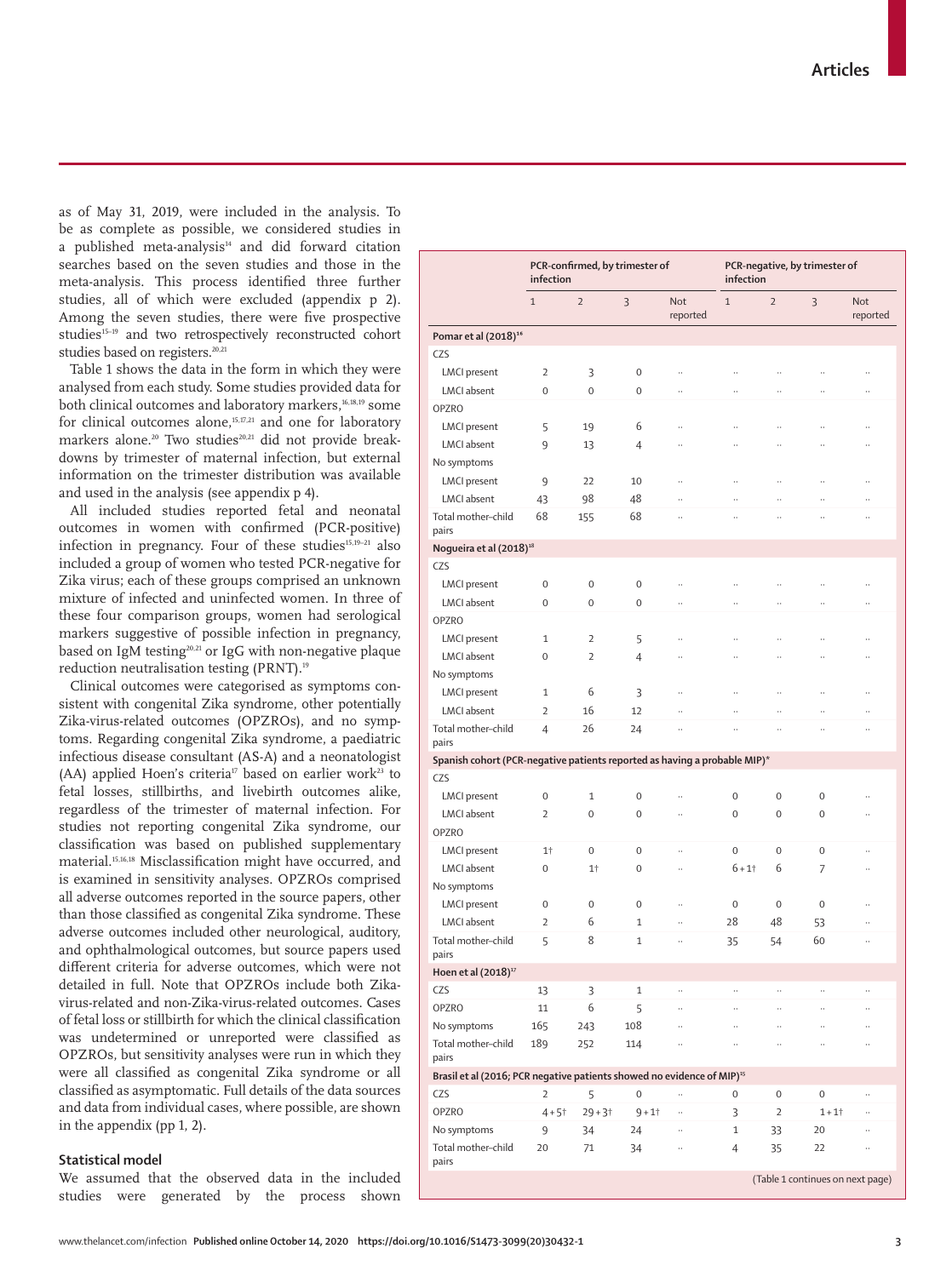|                                                                                                                                                                                                                                                                                                                                                                                                                                                                                    | infection    |                | PCR-confirmed, by trimester of |                        | PCR-negative, by trimester of<br>infection |                |                |                        |  |  |  |  |
|------------------------------------------------------------------------------------------------------------------------------------------------------------------------------------------------------------------------------------------------------------------------------------------------------------------------------------------------------------------------------------------------------------------------------------------------------------------------------------|--------------|----------------|--------------------------------|------------------------|--------------------------------------------|----------------|----------------|------------------------|--|--|--|--|
|                                                                                                                                                                                                                                                                                                                                                                                                                                                                                    | $\mathbf{1}$ | $\overline{2}$ | $\overline{3}$                 | <b>Not</b><br>reported | $\mathbf{1}$                               | $\overline{2}$ | $\overline{3}$ | <b>Not</b><br>reported |  |  |  |  |
| (Continued from previous page)                                                                                                                                                                                                                                                                                                                                                                                                                                                     |              |                |                                |                        |                                            |                |                |                        |  |  |  |  |
| Conners et al (2018; PCR-negative patients reported as having a suspected MIP) <sup>20</sup> #                                                                                                                                                                                                                                                                                                                                                                                     |              |                |                                |                        |                                            |                |                |                        |  |  |  |  |
| <b>LMCI</b> present                                                                                                                                                                                                                                                                                                                                                                                                                                                                |              | $\ddotsc$      |                                | 7                      | $\ddotsc$                                  |                | $\ddotsc$      | 11                     |  |  |  |  |
| LMCI absent                                                                                                                                                                                                                                                                                                                                                                                                                                                                        |              | $\ddotsc$      |                                | 73                     | $\ddotsc$                                  | $\ddotsc$      |                | 196                    |  |  |  |  |
| Total mother-child<br>pairs                                                                                                                                                                                                                                                                                                                                                                                                                                                        |              |                |                                | 80                     | $\ddotsc$                                  |                |                | 207                    |  |  |  |  |
| Merriam et al (2020; PCR-negative patients reported as having a presumed MIP) <sup>21</sup> ‡                                                                                                                                                                                                                                                                                                                                                                                      |              |                |                                |                        |                                            |                |                |                        |  |  |  |  |
| CZS                                                                                                                                                                                                                                                                                                                                                                                                                                                                                |              |                |                                | $\mathbf{1}$           |                                            | $\ddotsc$      |                | $\Omega$               |  |  |  |  |
| <b>OPZRO</b>                                                                                                                                                                                                                                                                                                                                                                                                                                                                       |              | $\ddotsc$      |                                | $1 + 1 +$              | $\ddotsc$                                  |                |                | $6 + 1$ <sup>+</sup>   |  |  |  |  |
| No symptoms                                                                                                                                                                                                                                                                                                                                                                                                                                                                        |              | $\ddotsc$      |                                | 13                     | $\ddotsc$                                  | $\ddotsc$      |                | 47                     |  |  |  |  |
| Total mother-child<br>pairs                                                                                                                                                                                                                                                                                                                                                                                                                                                        |              |                |                                | 16                     | $\ddotsc$                                  |                |                | 54                     |  |  |  |  |
| CZS=congenital Zika syndrome. MIP=maternal infection in pregnancy. LMCI=laboratory markers of congenital<br>infection. OPZRO=other potentially Zika-virus-related outcome. *These unpublished data were provided by author<br>AS-A. The protocol was published previously. <sup>19,22</sup> †Fetal losses with undetermined or unreported clinical categorisation.<br>#For proportions of patients with confirmed or suspected infection in each trimester see the appendix (p 4). |              |                |                                |                        |                                            |                |                |                        |  |  |  |  |

*Table 1:* **The number of mother–child pairs reported in each analysed study by clinical outcome, presence of laboratory marker of congenital infection, and MIP status**

See **Online** for appendix

schematically in the figure. Women with PCR-confirmed infection in pregnancy transmit Zika virus to their fetus with probability *v*, and this can lead either to congenital Zika syndrome with probability *z*, or not. If there is congenital infection but no congenital Zika syndrome, the outcome might be OPZRO with probability *a*, or no symptoms with probability 1–*a*. Note that in fetuses with congenital infection, an OPZRO could either be Zikavirus-related or non-Zika-virus-related; both are included in probability *a*. The probability of a laboratory marker of congenital infection being present is *d*, the diagnostic sensitivity.

The group with a negative PCR test result is a mixture of women who have an infection in pregnancy (proportion *m*), and women without an infection in pregnancy (proportion 1–*m*). In the absence of congenital infection there is still a possibility of an OPZRO, but now with probability *b*. The difference (*a*–*b*) therefore represents the proportion of OPZROs among those with congenital infection that is causally attributable to maternal Zika virus infection. Congenital Zika syndrome can only occur in the presence of congenital infection.

We assumed that the vertical transmission rate, the risks of congenital Zika syndrome and of other adverse outcomes following congenital infection, and diagnostic sensitivity (ie, the parameters *v*, *z*, *a*, and *d*) vary by trimester and also between centres. The between-study variation in these parameters was captured by a random effects meta-analytical model (appendix p 3). We assumed that diagnostic sensitivity is the same, regardless of whether the clinical outcome is congenital Zika syndrome, OPZRO, or asymptomatic (figure): this was tested in a sensitivity analyses. The parameters *b* and *m* were assumed to vary only by centre, not by trimester, because they were not related to Zika virus.

To see how the data inform the model parameters, consider the data relating to the first trimester from the study by Pomar and colleagues<sup>16</sup> (table 1). These six numbers estimate six probabilities as follows: the proportion with congenital Zika syndrome and positive laboratory markers (two of 68) is an estimate of the product *vzd*; the proportion with congenital Zika syndrome and negative laboratory markers (zero of 68) is an estimate of the product *vz*(1–*d*); the proportion with OPZROs and positive laboratory markers (five of 68) estimates *v*(1–*z*)*ad*; and the proportion with OPZROs and negative laboratory markers (nine of 68) could have Zika-virus-related or non-Zika-virus-related OPZROs and therefore estimates a sum of products  $v(1-z)a(1-d)+(1-v)b$ . The same principle is followed for studies that do not report laboratory markers at all. For example, Hoen and colleagues<sup>17</sup> reported congenital Zika syndrome in 13 of 189 patients after confirmed infection in trimester one; this estimates the product *vz*.

Turning to outcomes in PCR-negative women, the Spanish cohort reported seven of 60 patients with OPZROs after an infection in trimester three (unpublished data provided by AS-A): this is an estimate of  $m(v[1-z]a[1-d] + [1-v]b + (1-m)b$ .

Although the relation between model parameters and data is complex, there are more items of data than model parameters, so they can all be estimated. The seven studies (table 1) each contribute directly or indirectly to every parameter; if any study is removed, all the estimates will change. Estimation was done by Bayesian Markov chain Monte Carlo methods. Details of the likelihood, model, prior distributions, model selection, convergence checks, and software are available in the appendix (pp 3–11) along with the program code.

## **Sensitivity analyses**

Sensitivity analyses assessed the robustness of conclusions to: (1) the degree of between-study variation in parameters *v*, *z*, *a*, and *d*; (2) the exclusion of each data source in turn; (3) the classification of fetal loss with undetermined clinical outcomes as congenital Zika syndrome or asymptomatic, rather than OPZRO; (4) the definition of congenital Zika syndrome being less than 100% specific for congenital Zika virus infection; and (5) diagnostic sensitivity being greater for congenital Zika syndrome outcomes than for OPZRO and asymptomatic.

## **Role of the funding source**

The funder of the study had no role in study design, data collection, data analysis, data interpretation, or writing of the report. The corresponding author had full access to all the data in the study. The final decision to submit for publication was taken by CT as co-leader of the ZIKAction Vertical Transmission Work Package.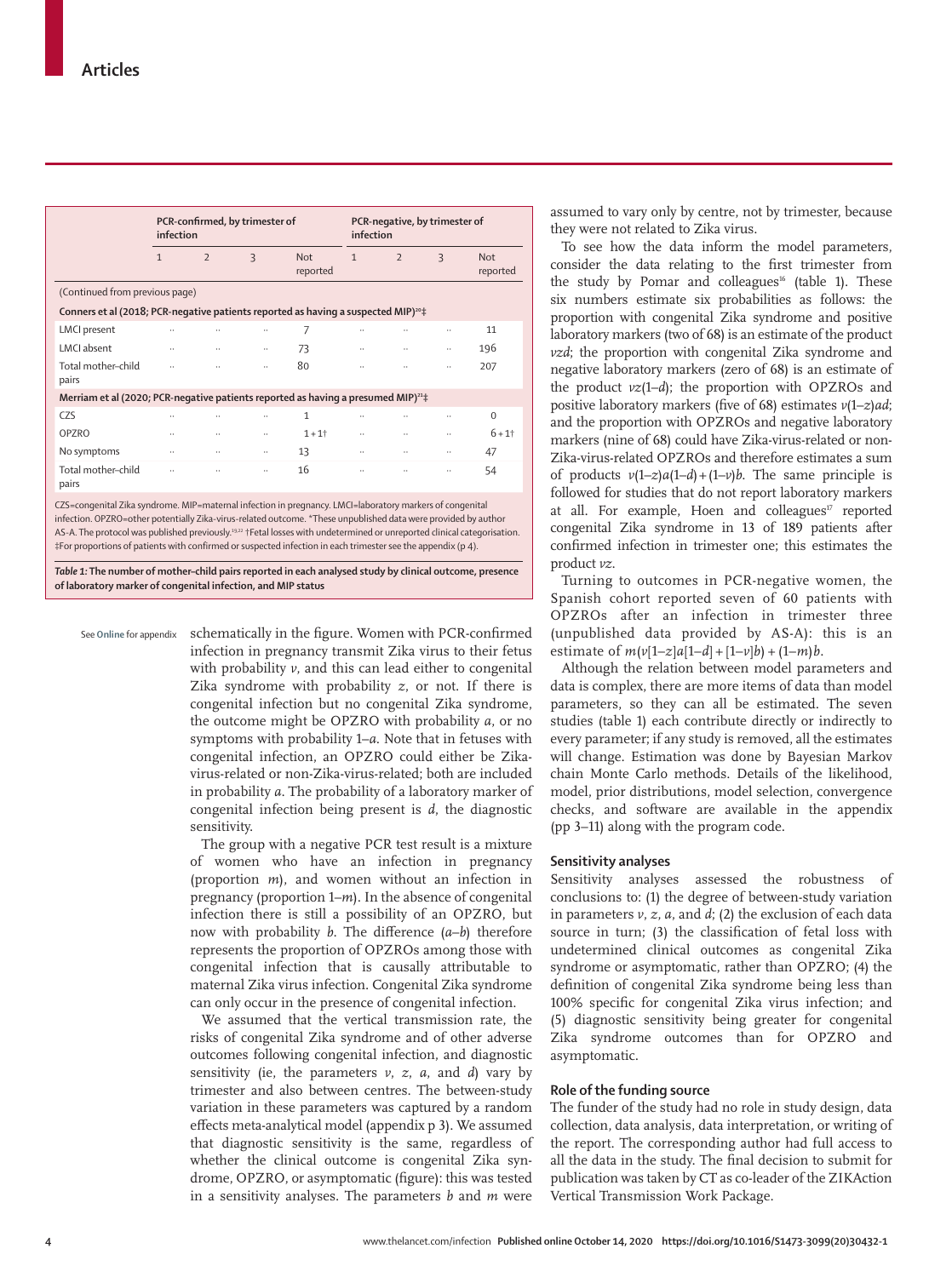

*Figure:* **Data generation process, showing the links between the observed data and the unobserved model parameters** OPZRO=other potentially Zika-virus-related outcome.

## **Results**

We report fetal and newborn outcomes for 1602 mother– child pairs: 40 with congenital Zika syndrome, 181 with OPZROs, 1094 who were asymptomatic, and 287 who were unclassified. In our preferred model, selected on the basis of goodness-of-fit statistics and parsimony (appendix p 6), the estimated mean vertical transmission rate decreases from 47% (95% credible interval 26–76) for maternal infections in trimester one, to 28% (15–46) in trimester two, and 25% (13–47) in trimester three (table 2). The risk of congenital Zika syndrome conditional on congenital infection also decreased from 19% (8–37) in trimester one to 11% (5–25) in trimester two and 3% (0–12) in trimester three. The absolute risk of congenital Zika syndrome in women infected in pregnancy (the product of these two parameters) was 9% (4–17), 3% (1–7), and 1% (0–3) in the first, second, and third trimesters, respectively. Diagnostic sensitivity for congenital infection was estimated to be 42% (18–72) after infections in trimester one, but was nearly twice that in trimesters two and three (table 2).

The average rate of OPZROs in infants with congenital infection but without congenital Zika syndrome (parameter *a* in the figure) is approximately constant over the three trimesters (table 2). The overall rate of adverse outcomes, including congenital Zika syndrome, in those with a maternal infection in pregnancy is 24% (95% credible interval 14–37) in trimester one, 14% (8–23) in trimester two, and 11% (5–20) in trimester three (table 2). Estimated rates of adverse outcomes unrelated to congenital infection (*b* in the figure) range from 1% (0–4) to 17% (4–33; table 3), and average 11%. Subtracting this from the overall rate of adverse outcomes in congenital infection, we obtained approximate estimates of the risks of adverse outcomes other than congenital Zika syndrome that can be attributed to Zika virus in pregnancy. The results of this subtraction (13%, 3%, and 0% in trimesters one, two, and three, respectively) suggest that most adverse outcomes attributable to Zika virus are within the definition of symptoms consistent with congenital Zika syndrome.

The estimated proportion of women with maternal infection in pregnancy in the PCR-negative comparison groups was 12% in Brasil and colleagues' study;15 2% in the Spanish cohort, in which this (IgG-positive, PRNT non-negative) group were described as having a probable infection;<sup>19</sup> 26% in Merriam and colleagues' study<sup>21</sup> (IgMpositive patients reported as having a presumed infection); and 52% in Conners and colleagues' study<sup>20</sup> (IgM-positive patients reported as having a suspected infection). These estimates have wide 95% credible intervals (table 3).

The sensitivity analyses establish that the general pattern of results in the base-case model is robust against a wide range of alternative assumptions (table 4). Estimated risks of congenital Zika syndrome are somewhat sensitive to the assumed level of between-study variation, with estimates from models that allow a little less (a factor of 1 $\cdot$ 5) or a little more (a factor of 3 $\cdot$ 0) variation by factors of 1·15 to 1·35 above and below the base-case estimates. Classification of fetal losses with undetermined clinical outcome as congenital Zika syndrome rather than OPZRO almost doubles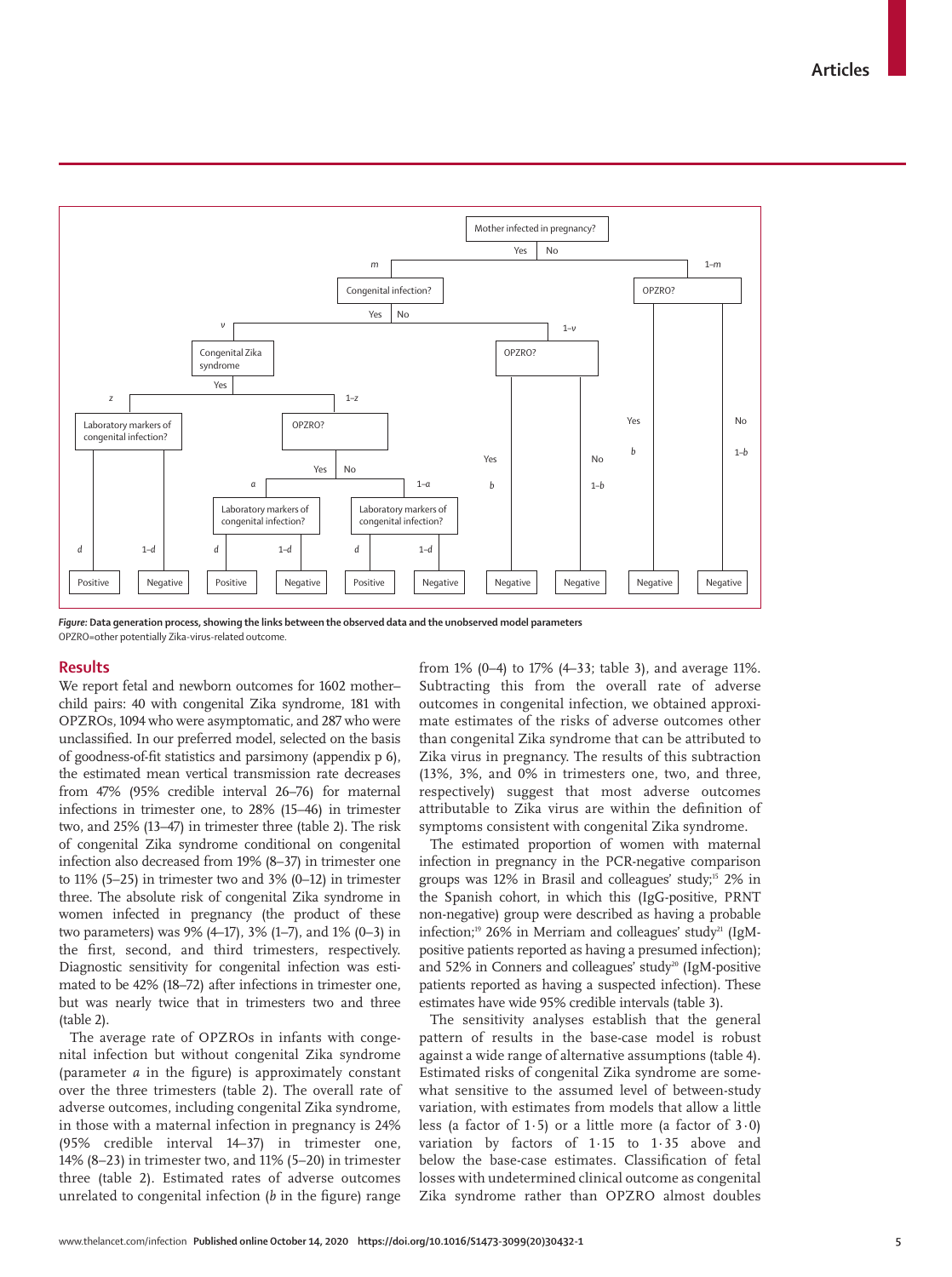|                                                                                                                     | Maternal<br>infection in<br>trimester one | Maternal<br>infection in<br>trimester two | Maternal<br>infection in<br>trimester three |  |  |  |  |  |  |
|---------------------------------------------------------------------------------------------------------------------|-------------------------------------------|-------------------------------------------|---------------------------------------------|--|--|--|--|--|--|
| Probability of vertical transmission given<br>maternal infection in pregnancy                                       | 47% (26 to 76)                            | 28% (15 to 46)                            | 25% (13 to 47)                              |  |  |  |  |  |  |
| Probability of congenital Zika syndrome given<br>congenital infection                                               | 19% (8 to 37)                             | 11% (5 to 25)                             | 3% (0 to 12)                                |  |  |  |  |  |  |
| Probability of congenital Zika syndrome given<br>maternal infection in pregnancy                                    | 9% (4 to 17)                              | 3% (1 to 7)                               | $1\% (0 to 3)$                              |  |  |  |  |  |  |
| Diagnostic sensitivity                                                                                              | 42% (18 to 72)                            | 85% (51 to 99)                            | 80% (42 to 99)                              |  |  |  |  |  |  |
| Probability of OPZRO given congenital infection                                                                     | 42% (22 to 65)                            | 46% (27 to 64)                            | 43% (23 to 66)                              |  |  |  |  |  |  |
| Probability of any adverse outcome given<br>maternal infection in pregnancy                                         | 24% (14 to 37)                            | 14% (8 to 23)                             | 11% (5 to 20)                               |  |  |  |  |  |  |
| Probability of any adverse outcome<br>attributable to congenital infection given<br>maternal infection in pregnancy | 13% (2 to 27)                             | 3% (-5 to 14)                             | 0% (-7 to 11)                               |  |  |  |  |  |  |
| Data are median (95% credible interval). OPZRO=other potentially Zika-virus-related outcome.                        |                                           |                                           |                                             |  |  |  |  |  |  |

*Table 2:* **Target parameters: posterior summaries from the preferred model**

|                                                                                     | Proportion of<br>neonates with<br>adverse outcomes in<br>the absence of<br>maternal Zika virus<br>infection | Proportion of<br>women in<br>comparison group<br>with Zika virus<br>infection in<br>pregnancy |  |  |  |  |  |  |  |
|-------------------------------------------------------------------------------------|-------------------------------------------------------------------------------------------------------------|-----------------------------------------------------------------------------------------------|--|--|--|--|--|--|--|
| Pomar et al (2018) <sup>16</sup>                                                    | $9\% (2 - 15)$                                                                                              |                                                                                               |  |  |  |  |  |  |  |
| Noqueira et al (2018) <sup>18</sup>                                                 | 17% (4-33)                                                                                                  |                                                                                               |  |  |  |  |  |  |  |
| Hoen et al (2018) <sup>17</sup>                                                     | $1\%$ (0-4)                                                                                                 |                                                                                               |  |  |  |  |  |  |  |
| Rodó et al (2019) <sup>19</sup>                                                     | 13% (9-19)                                                                                                  | $2\% (0-16)$                                                                                  |  |  |  |  |  |  |  |
| Brasil et al (2016) <sup>15</sup>                                                   | 13% (2-29)                                                                                                  | $12\%$ (1-49)                                                                                 |  |  |  |  |  |  |  |
| Merriam et al (2020) <sup>21</sup>                                                  | $11\% (2-22)$                                                                                               | $26\% (1-91)$                                                                                 |  |  |  |  |  |  |  |
| Conners et al (2017) <sup>20</sup><br>52% (23-94)<br>                               |                                                                                                             |                                                                                               |  |  |  |  |  |  |  |
| Data are median (95% credible interval).                                            |                                                                                                             |                                                                                               |  |  |  |  |  |  |  |
| Table 3: Study-specific parameters: posterior summaries from the<br>preferred model |                                                                                                             |                                                                                               |  |  |  |  |  |  |  |

the congenital Zika syndrome rate in trimester one. Removal of each study in turn generated a series of estimates of the congenital Zika syndrome rate in trimester one that varied from 7% to 11% (base case 9%) but did not affect the overall pattern of results. However, removal of the study by Pomar and colleagues<sup>16</sup> substantially reduced diagnostic sensitivity in trimesters one and two; in this study, a high proportion of congenital infection was diagnosed by PCR testing of placental samples.

If the diagnostic sensitivity is lower for OPZROs and asymptomatic outcomes than for congenital Zika syndrome, even by a log odds ratio of 2, the predicted vertical transmission rate is increased by a factor of no more than 1*·*1, and the rate of congenital Zika syndrome conditional on vertical transmission is decreased by the same amount, so the overall effect on the predicted rate of congenital Zika syndrome is negligible. The results were more sensitive to the assumption that our definition of congenital Zika syndrome is 100% specific for congenital Zika virus: lowering the positive predictive value to 80% or 60% had the effect of decreasing both the estimated congenital Zika syndrome rate conditional on vertical transmission and the absolute congenital Zika syndrome rate by the same proportion. Decreasing the positive predictive value also results in an increase in the estimated vertical transmission rate, especially in trimester one, whereas estimated diagnostic sensitivity is decreased.

## **Discussion**

Previous studies<sup>15–21</sup> have reported rates of adverse outcomes of congenital Zika virus infection between 7% and 46%, and vertical transmission rates between 9% and 35%, but these rates are substantially underestimated because they take no account of the low diagnostic sensitivity of tests for fetal infection shown by our model (42% in the first trimester). Taking this into account, we found that vertical transmission rates declined with trimester of maternal infection, as did rates of congenital Zika syndrome. Following a Zika virus infection in pregnancy, the incidence of adverse outcomes, including congenital Zika syndrome, likely to be caused by maternal Zika virus infection was substantially higher in trimester one than in trimester two or three. Given the likelihood of error in the reported trimester of infection, it might be that all Zika-virusrelated outcomes are due to infection in trimester one. From our results, we can deduce that, following an infection in pregnancy, about 35% of adverse outcomes are directly or indirectly attributable to maternal infection (or 55% after infections in trimester one), which is consistent with Pomar and colleagues' estimate of 47% of adverse outcomes being due to Zika virus following diagnosed congenital infection.<sup>16</sup>

Our findings, based on only seven studies done in diverse settings, many reporting incomplete data, are no more than preliminary. However, the findings are consistent with previous reports, and robust against challenge from a wide range of sensitivity analyses.

Latent class models could be extended to include a wider array of outcome categories, potential effect modifiers such as previous flavivirus infections.<sup>24,25</sup> and extended to individual patient data. Information on the analytical sensitivity of diagnostic tests could also be incorporated. ON the basis of our sensitivity analyses, tests on amniotic fluid and perhaps placental samples should be distinguished from tests on neonatal samples. With adequate data, the model we used (figure) can be modified to distinguish outcomes that are the result of congenital infection, such as congenital Zika syndrome, and outcomes such as fetal loss, stillbirth, or prematurity, which could be the result of congenital infection or of maternal Zika virus infection in the absence of congenital infection, as is seen with other infections in pregnancy.26–28 These additions to the model will require far more data.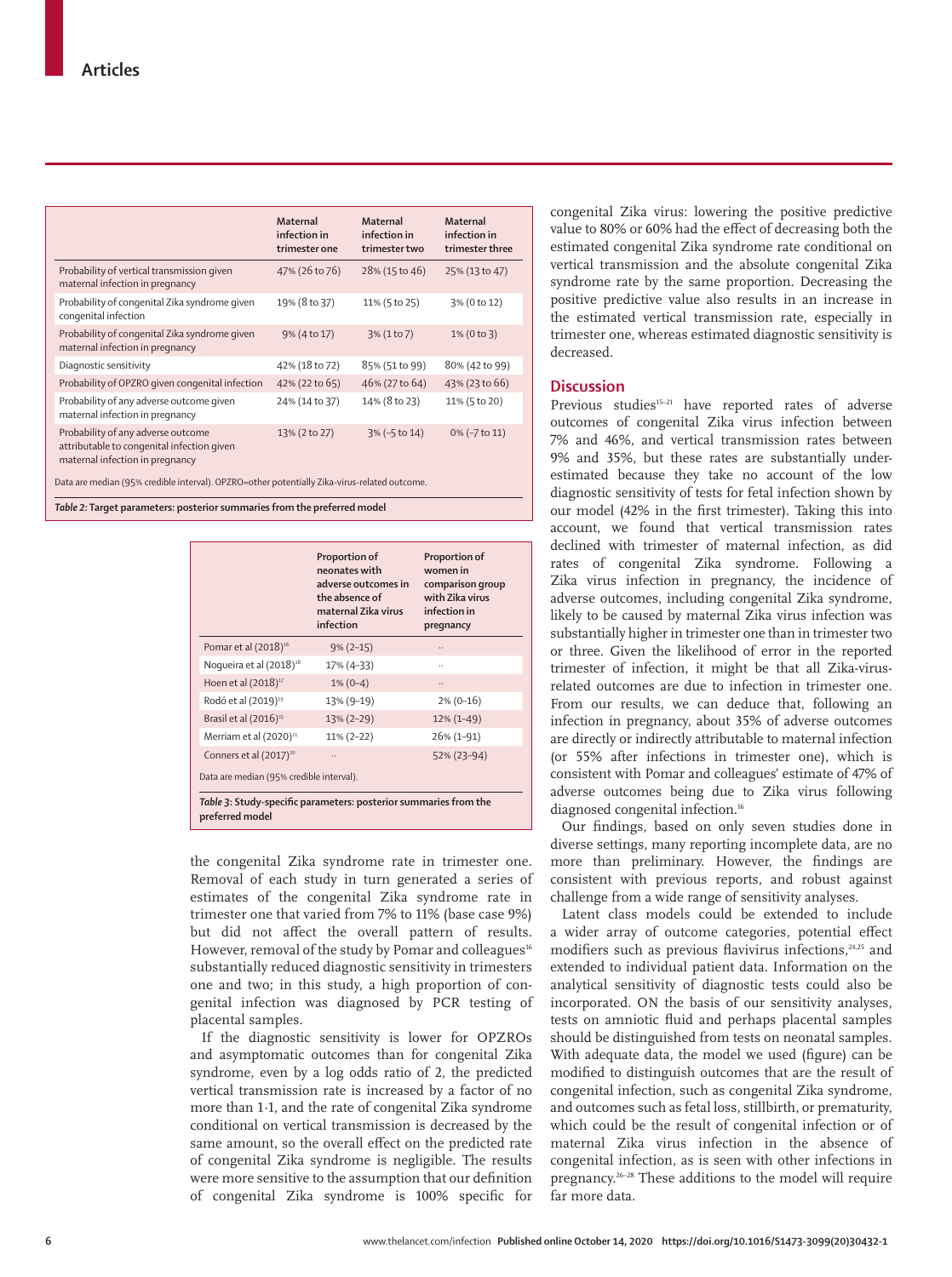|                                                                                                                                                                      |     | Vertical transmission<br>rate after maternal<br>infection in pregnancy |                | CZS after congenital<br>infection |                |                | <b>OPZRO</b> after<br>congenital infection,<br>given no CZS |                | Diagnostic sensitivity |     | <b>CZS after maternal</b><br>infection in<br>pregnancy |                |     | <b>CZS or OPZRO after</b><br>maternal infection<br>in pregnancy |                |     |                |                |
|----------------------------------------------------------------------------------------------------------------------------------------------------------------------|-----|------------------------------------------------------------------------|----------------|-----------------------------------|----------------|----------------|-------------------------------------------------------------|----------------|------------------------|-----|--------------------------------------------------------|----------------|-----|-----------------------------------------------------------------|----------------|-----|----------------|----------------|
|                                                                                                                                                                      | T1  | T <sub>2</sub>                                                         | T <sub>3</sub> | T1                                | T <sub>2</sub> | T <sub>3</sub> | T1                                                          | T <sub>2</sub> | T <sub>3</sub>         | T1  | T <sub>2</sub>                                         | T <sub>3</sub> | T1  | T <sub>2</sub>                                                  | T <sub>3</sub> | T1  | T <sub>2</sub> | T <sub>3</sub> |
| Base case                                                                                                                                                            | 46% | 28%                                                                    | 25%            | 19%                               | 11%            | 3%             | 42%                                                         | 46%            | 43%                    | 42% | 85%                                                    | 80%            | 9%  | 3%                                                              | 1%             | 24% | 14%            | 11%            |
| Between-trial variation: base case assumes that 95% of study-specific outcomes are within a factor of 2 above or below the median                                    |     |                                                                        |                |                                   |                |                |                                                             |                |                        |     |                                                        |                |     |                                                                 |                |     |                |                |
| Factor of 1.0: fixed effect                                                                                                                                          | 28% | 23%                                                                    | 22%            | 22%                               | 10%            | 3%             | 33%                                                         | 31%            | 33%                    | 62% | 96%                                                    | 89%            | 6%  | 2%                                                              | 1%             | 14% | 9%             | 8%             |
| Factor of 1.5: random effect                                                                                                                                         | 48% | 26%                                                                    | 26%            | 22%                               | 15%            | 4%             | 40%                                                         | 44%            | 42%                    | 45% | 88%                                                    | 82%            | 8%  | 3%                                                              | 1%             | 22% | 13%            | 10%            |
| Factor of 3.0: random effect                                                                                                                                         | 48% | 29%                                                                    | 26%            | 20%                               | 12%            | 4%             | 43%                                                         | 47%            | 44%                    | 39% | 82%                                                    | 78%            | 9%  | 3%                                                              | 1%             | 26% | 15%            | 12%            |
| Factor of 1200: random effect                                                                                                                                        | 46% | 31%                                                                    | 26%            | 36%                               | 24%            | 8%             | 45%                                                         | 49%            | 46%                    | 35% | 78%                                                    | 75%            | 16% | 7%                                                              | 2%             | 30% | 19%            | 13%            |
| Classification of fetal loss outcomes with undetermined status as OPZRO, CZS, or asymptomatic: base case classifies them as OPZRO                                    |     |                                                                        |                |                                   |                |                |                                                             |                |                        |     |                                                        |                |     |                                                                 |                |     |                |                |
| CZS                                                                                                                                                                  | 45% | 28%                                                                    | 25%            | 35%                               | 16%            | 8%             | 38%                                                         | 46%            | 42%                    | 45% | 78%                                                    | 79%            | 16% | 5%                                                              | 2%             | 27% | 15%            | 12%            |
| Asymptomatic                                                                                                                                                         | 49% | 26%                                                                    | 24%            | 18%                               | 11%            | 3%             | 29%                                                         | 43%            | 40%                    | 38% | 87%                                                    | 80%            | 9%  | 3%                                                              | 1%             | 20% | 13%            | 10%            |
| Removal of data, one study at a time, and removal of all data                                                                                                        |     |                                                                        |                |                                   |                |                |                                                             |                |                        |     |                                                        |                |     |                                                                 |                |     |                |                |
| Pomar et al (2018) <sup>16</sup>                                                                                                                                     | 48% | 28%                                                                    | 21%            | 24%                               | 12%            | 5%             | 46%                                                         | 39%            | 56%                    | 27% | 64%                                                    | 73%            | 11% | 3%                                                              | 1%             | 27% | 13%            | 12%            |
| Noqueira et al (2018) <sup>18</sup>                                                                                                                                  | 43% | 24%                                                                    | 22%            | 22%                               | 14%            | 4%             | 45%                                                         | 51%            | 39%                    | 40% | 83%                                                    | 74%            | 9%  | 3%                                                              | 1%             | 24% | 14%            | 9%             |
| Hoen et al (2018) <sup>17</sup>                                                                                                                                      | 47% | 37%                                                                    | 30%            | 14%                               | 10%            | 2%             | 47%                                                         | 52%            | 46%                    | 42% | 75%                                                    | 75%            | 7%  | 4%                                                              | 1%             | 25% | 21%            | 14%            |
| Rodó et al (2019) <sup>19</sup>                                                                                                                                      | 44% | 31%                                                                    | 27%            | 16%                               | 8%             | 0%             | 41%                                                         | 42%            | 40%                    | 49% | 84%                                                    | 80%            | 7%  | 2%                                                              | 1%             | 22% | 14%            | 11%            |
| Brasil et al (2016) <sup>15</sup>                                                                                                                                    | 39% | 21%                                                                    | 21%            | 21%                               | 11%            | 5%             | 34%                                                         | 36%            | 41%                    | 43% | 90%                                                    | 81%            | 8%  | 2%                                                              | 1%             | 18% | 9%             | 9%             |
| Merriam et al (2020) <sup>21</sup>                                                                                                                                   | 48% | 29%                                                                    | 26%            | 20%                               | 11%            | 3%             | 43%                                                         | 47%            | 43%                    | 41% | 84%                                                    | 79%            | 9%  | 3%                                                              | 1%             | 26% | 15%            | 12%            |
| Conners et al (2017) <sup>20</sup>                                                                                                                                   | 51% | 33%                                                                    | 29%            | 17%                               | 9%             | 3%             | 40%                                                         | 42%            | 42%                    | 46% | 85%                                                    | 82%            | 8%  | 3%                                                              | 1%             | 25% | 16%            | 13%            |
| All data removed                                                                                                                                                     | 50% | 50%                                                                    | 50%            | 50%                               | 50%            | 50%            | 50%                                                         | 50%            | 50%                    | 50% | 50%                                                    | 50%            | 18% | 18%                                                             | 18%            | 34% | 34%            | 34%            |
| Lower diagnostic sensitivity with OPZRO and asymptomatic outcomes relative to CZS: base case has equal diagnostic sensitivity                                        |     |                                                                        |                |                                   |                |                |                                                             |                |                        |     |                                                        |                |     |                                                                 |                |     |                |                |
| Log odds ratio 0.5                                                                                                                                                   | 51% | 30%                                                                    | 26%            | 17%                               | 10%            | 3%             | 39%                                                         | 44%            | 42%                    | 49% | 85%                                                    | 84%            | 8%  | 3%                                                              | 1%             | 25% | 15%            | 12%            |
| Definition of CZS not 100% specific for congenital Zika virus: base-case positive predictive value is 100%                                                           |     |                                                                        |                |                                   |                |                |                                                             |                |                        |     |                                                        |                |     |                                                                 |                |     |                |                |
| Positive predictive value 80%                                                                                                                                        | 51% | 28%                                                                    | 25%            | 14%                               | 8%             | 2%             | 42%                                                         | 46%            | 44%                    | 36% | 82%                                                    | 78%            | 7%  | 2%                                                              | 1%             | 25% | 14%            | 11%            |
| Positive predictive value 60%                                                                                                                                        | 64% | 32%                                                                    | 27%            | 10%                               | 6%             | 2%             | 36%                                                         | 45%            | 44%                    | 24% | 73%                                                    | 74%            | 6%  | 2%                                                              | 0%             | 27% | 15%            | 12%            |
| Data are posterior median percent. CZS=congenital Zika syndrome. OPZRO=other potentially Zika-virus-related outcome. T1=trimester 1. T2=trimester 2. T3=trimester 3. |     |                                                                        |                |                                   |                |                |                                                             |                |                        |     |                                                        |                |     |                                                                 |                |     |                |                |

*Table 4:* **Sensitivity analyses for each outcome by trimester of maternal infection**

Results are awaited from several large, multicentre cohort studies of Zika virus in pregnancy (eg, NCT02856984, and [ZIKAlliance](https://zikalliance.tghn.org), [ZIKAction,](https://zikaction.org/) and [ZikaPLAN](https://zikaplan.tghn.org/) studies). Statistical plans for pooled data analysis have been, or are being, prepared by the Zika Virus Individual Participant Data Meta-analysis Consortium,<sup>29</sup> the European Commission consortia, and the Brazilian Ministry of Health. In the absence of accurate diagnostics for congenital infection, inference regarding the causal effects of Zika virus in pregnancy can only be made by comparing outcomes in women with and without infection in pregnancy, but—as we have seen—the only available control groups are mixtures of both infected and uninfected women. In one analysis plan,<sup>29</sup> the intention is to regress the relative risk of adverse outcomes in PCR-positive women relative to PCRnegative women against estimates of test sensitivity and specificity. However, it is not clear that meta-regression would adjust for test inaccuracy: lack of either sensitivity or specificity will bias relative risks towards a null effect. Furthermore, the proportion of true and false positive diagnoses of maternal infection, which is our study-specific parameter *m*, is far more sensitive to the absolute and relative incidence of Zika virus and cross-reacting flaviviruses, than to sensitivity and specificity.

By contrast, Bayesian latent class analysis estimates the study-specific mixing proportions and delivers estimates of parameters that are crucial for scientific understanding and causal inference: namely the vertical transmission rate and rates of adverse outcomes attributable to Zika virus.

The models we have used have several limitations. We assumed that vertical transmission rates, congenital Zika syndrome and OPZRO rates conditional on vertical transmission, and diagnostic sensitivity varied randomly across studies. The estimated means are only averages over the studies included. We adopted informative priors for between-study variation, because there were insufficient data to estimate the extent of variation in all four parameters (*v*, *z*, *a*, and *d*), although sensitivity analyses suggest that results are robust to reasonable changes in previous assumptions. Analyses suggested a high level of between-study variation in the target parameters (appendix p 6), which is unexplained. The small quantity of data prevented many extensions and elaborations that would be required in a definitive analysis.

Conclusions are limited to outcomes manifested by the end of the perinatal period and therefore do not account For more on **ZIKAlliance studies**  see <https://zikalliance.tghn.org/> For more on **ZIKAction studies**  see <https://zikaction.org/> For more on **ZikaPLAN studies** see <https://zikaplan.tghn.org/>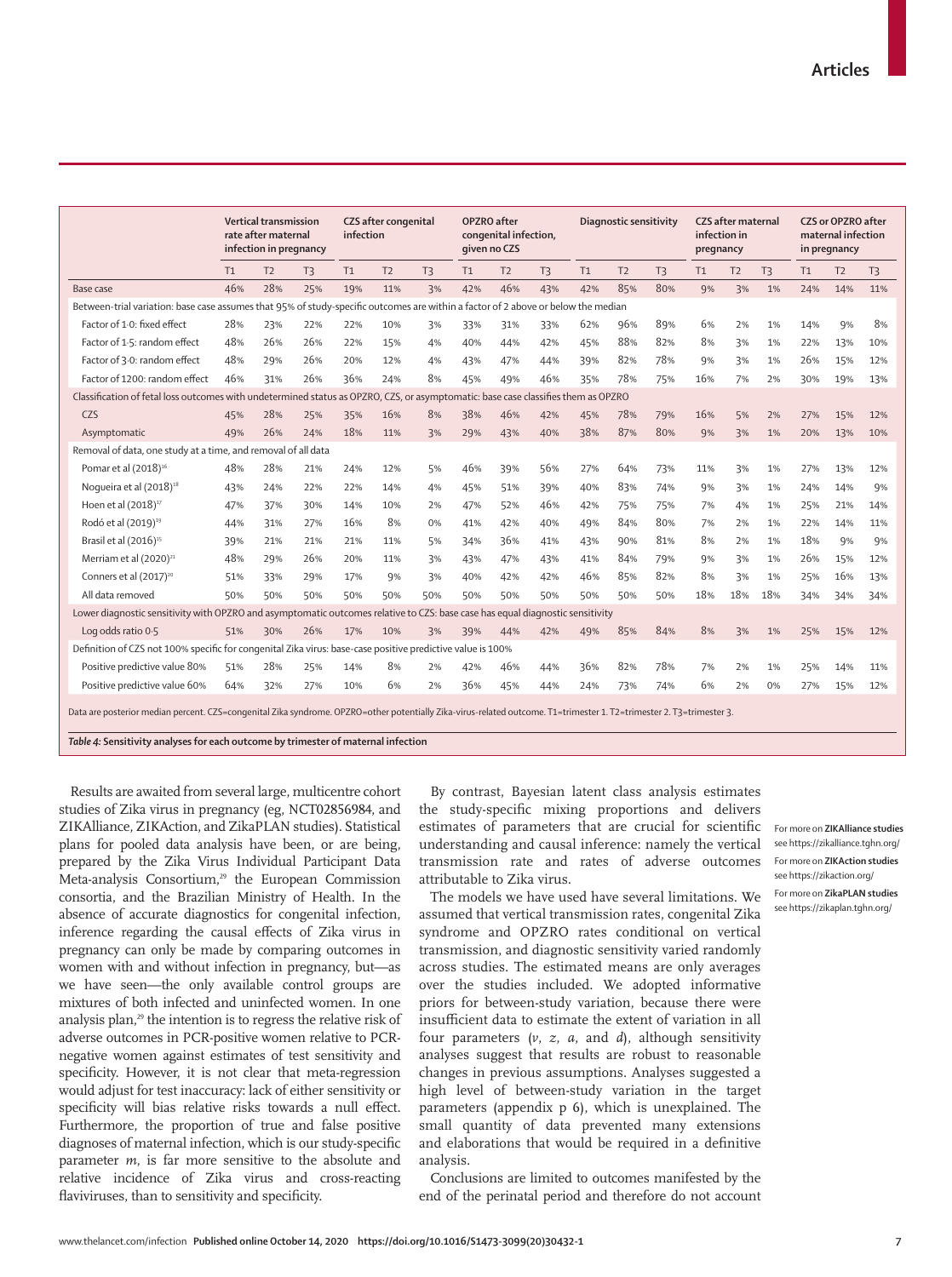for outcomes that resolve, and other outcomes that develop subsequently.<sup>30</sup> The most important limitations arise from uncertainties about integrity of data collection and recruitment. Although all the studies included seemed to be consistent with prospective ascertainment, this can be difficult to implement, and there is a danger of selective recruitment of symptomatic cases, perhaps especially in retrospectively reconstructed or surveillance cohorts.19–21 This is more easily avoided in prospective studies in which every pregnant woman is recruited. Selective inclusion of congenital Zika syndrome detected on prenatal ultrasonography might have occurred. In studies that include both a PCR-positive and PCR-negative comparison group,<sup>15,19</sup> if recruitment was truly prospective, the distribution of cases across trimesters should be the same in both groups. The data from table 1 suggest that these studies might not have passed this test, and it is hard to rule out the possibility that neonates with more severe outcomes were tested more intensively. Our sensitivity analyses showed that higher diagnostic sensitivity with severe outcomes has little effect on estimates of vertical transmission or adverse outcome rates, but this does not address the potential for biases due to selective recruitment of patients with more severe outcomes.

The ZIKAlliance, ZIKAction, and ZikaPLAN studies are standard prospective designs offering recruitment to all eligible pregnant women. It is possible that these studies will generate superior data, especially on control groups in whom maternal infection can be ruled out with a high level of certainty. These studies will deliver better data on the risk of adverse outcomes in the absence of maternal infection and will help to distinguish the causal effects of congenital Zika virus infection from indirect effects of maternal Zika virus infection.

The high transmission rate in trimester one, an unusual finding with congenital infections, although not unique,7 is supported by experimental evidence. The haematogenic route for Zika virus vertical transmission relies on three possible entry sites to access fetal circulation: (1) the maternal decidual tissues and the juxtaposed fetal extravillous trophoblasts; (2) the syncytiotrophoblast layer covering the villous trophoblast; and (3) the amniochorionic membrane surrounding the fetus. Each has been investigated in vitro to define when the placenta is most permissive to infection.

Villous and decidual explants of the first trimester are highly susceptible to Zika virus, $31,32$  as evidenced by a wide variety of virus-positive cells of both maternal and fetal origin, namely extravillous trophoblasts, proliferating trophoblasts, glandular cells, and decidual cells. Although decidual tissues maintain their susceptibility to Zika virus throughout pregnancy,<sup>33,34</sup> chorionic villi gradually decrease their permissivity after the first trimester.33 Primary trophoblast cells and villous explants derived from the second and third trimesters are either resistant or poorly susceptible to Zika virus, because of the release of type III interferon, IFNλ1, by the syncytiotrophoblast, acting both at a paracrine and autocrine level.<sup>35,36</sup> Moreover, Sheridan and colleagues<sup>37</sup> showed that trophoblasts derived from embryonic stem cells that are analogous to the primitive placental cells at the time of implantation support a quick and productive replication of the virus, whereas primary trophoblasts and syncytiotrophoblasts from term placentas are resistant to Zika virus infection. Regarding the amniochorionic membrane, amniotic epithelial cells from midgestation generate higher infectious titres than the ones obtained from late-gestation placentas.<sup>32</sup> These findings suggest a decreasing susceptibility of constituents of the placental barrier over the course of gestation, consistent with the vertical transmission risks we have described.

The causes of the between-study variation in vertical transmission rates and sequelae rates remain to be identified. Although WHO has produced standardised protocols for studies of Zika virus in pregnancy,<sup>38</sup> studies have used a variety of clinical definitions, diagnostic tests, and testing schedules. Latent class analysis can remove the variation engendered by these incidental factors, allowing investigators to focus on the real causes of between-centre variation. An individual patient data analysis of datasets with harmonised definitions, protocols, and diagnostics is the ideal, but latent class analysis will still be required to handle diagnostic test inaccuracy. The objective now is to build a larger and more detailed evidence base for a more comprehensive analysis.

### **Contributors**

AEA conceived the study, devised and carried out the statistical data analysis, and drafted the paper, with the help of all authors. AS-A and AA extracted the clinical classification of outcomes of pregnancy on the basis of material in the source publications, where this was not reported directly. All authors reviewed and approved the final draft. CT made the decision to submit for publication, as co-lead of the ZIKAction Vertical Transmission Work Package.

#### **Declaration of interests**

CT has received funding from AbbVie and the Penta Foundation, outside of the submitted work. AEA, AS-A, FB, CT, and CSP are members of the ZIKAction consortium. CG is the principal investigator of the ZIKAction consortium. AA declares no competing interests.

### **Acknowledgments**

This project has received funding from the European Union Horizon 2020 programme under grant agreement number 734857. We thank Tom Byrne for assistance in preparing the manuscript for publication. This work was partly supported by the National Institute of Health Research Great Ormond Street Hospital Biomedical Research Centre.

#### **References**

- 1 Rasmussen SA, Jamieson DJ, Honein MA, Petersen LR. Zika virus and birth defects—reviewing the evidence for causality. *N Engl J Med* 2016; **374:** 1981–87.
- 2 Pan American Health Organization, WHO. Cases of Zika virus disease by country or territory: cumulative cases. http://www.paho.org/data/index.php/en/?option=com\_ content&view=article&id=524:zika-weekly-en&Itemid=352 (accessed Feb 5, 2020).
- 3 Krauer F, Riesen M, Reveiz L, et al. Zika virus infection as a cause of congenital brain abnormalities and Guillain-Barré syndrome: systematic review. *PLoS Med* 2017; **14:** e1002203.
- 4 Mandelbrot L, Mayaux MJ, Bongain A, et al. Obstetric factors and mother-to-child transmission of human immunodeficiency virus type 1: the French perinatal cohorts. *Am J Obstet Gynecol* 1996; **175:** 661–67.